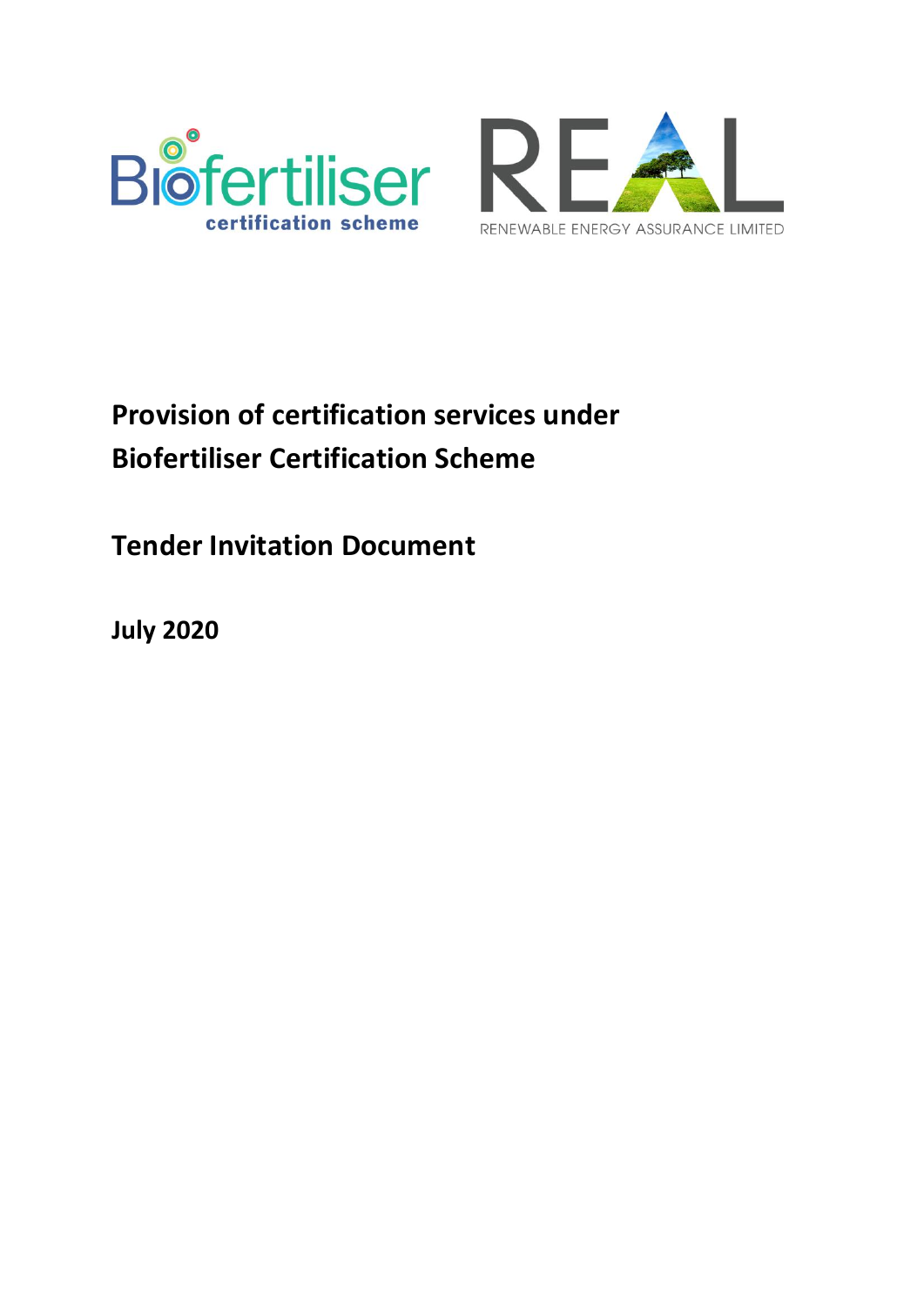#### **EXECUTIVE SUMMARY**

This Tender Invitation Document sets out the scope of work that Renewable Energy Assurance Ltd (REAL) wishes to commission. REAL is inviting a number of tenderers to compete for the work. This document describes the competitive tendering process and explains how you may tender for the work described.

### **NATURE & SCOPE OF THE WORK**

The work requires a number of certifying bodies (number not specified) to run REAL's Biofertiliser Certification Scheme on its behalf. Applicants must be accredited to BS EN 17065 and maintain that accreditation on an annual basis. REAL aims to provide the industry's leading independent digestate certification scheme ensuring it is robust, efficient and effective and meets the internationally recognised quality standard. This is in order to provide reassurance that certified digestate is safe for end users and the environment.

The selected certification bodies will provide certification services on behalf of REAL, in compliance with the most recent issued version of the REAL Biofertiliser Certification Scheme Rules.

#### **TENDER TIMETABLE**

Deadline for receipt of tender submissions: Friday 28th August 2020.

*REAL may invite the tenderer to present their proposal during w/c 12th October 2020 at REAL offices.*

Tenderers receive written notification of REAL's decision: Friday 16<sup>th</sup> October 2020. *REAL reserve the right to change the timetable.*

#### **WORK PROGRAMME**

Contract start date: 1 January 2021 Contract terminates: 31st December 2022

### **CONFIDENTIALITY**

The information supplied in this Tender Invitation Document has been supplied in good faith and in confidence. It should not be used for any purpose other than for competing in this tender and should not be disclosed to any other third party unless prior approval has been granted by REAL.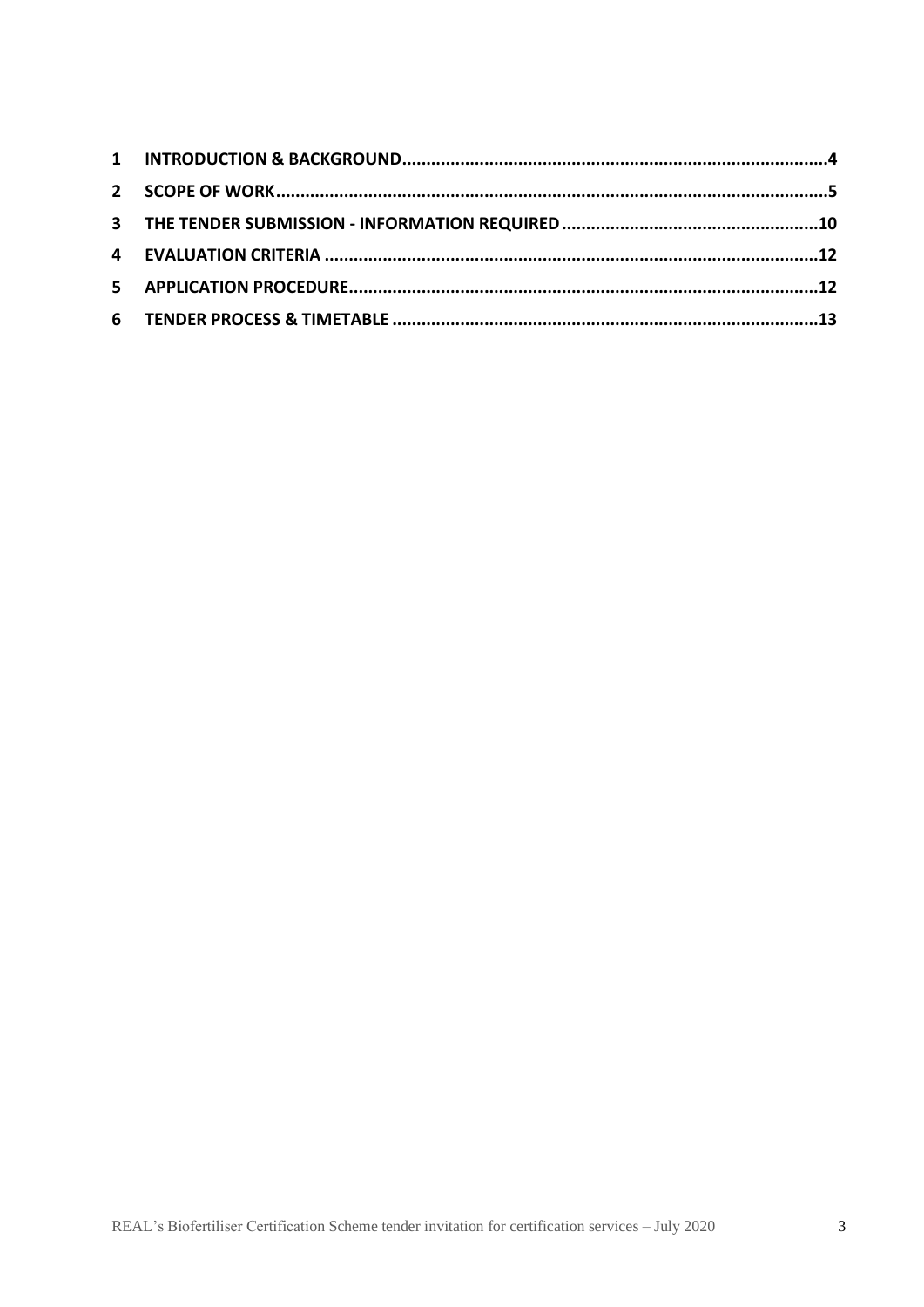# <span id="page-3-0"></span>**1 INTRODUCTION & BACKGROUND**

REAL is a wholly owned subsidiary of the Association for Renewable Energy and Clean Technology (REA), which was incorporated in 2002. REAL carries out a range of certification schemes and consumer protection activities which promote sustainable energy.

REAL runs the Biofertiliser Certification Scheme (BCS). To maintain confidence in certified digestate, we need to ensure that the certification processes under the BCS are robust.

This document sets out the scope and parameters of the work comprised in this tender and describes how tenderers may bid to undertake this work for REAL.

## 1.1 PAS 110

The British Standards Institution's Publicly Available Specification for whole digestate, separated liquor and separated fibre derived from the anaerobic digestion of sourcesegregated biodegradable materials, PAS 110:2014, is a crucial component in achieving market confidence in digestate quality, consistency and safety. REAL owns and administers the BCS aligned to PAS 110.

BSI PAS 110 is available to download from the Waste and Resources Action Programme (WRAP) web site a[t http://www.wrap.org.uk/content/bsi-pas-110-producing-quality](http://www.wrap.org.uk/content/bsi-pas-110-producing-quality-anaerobic-digestate)[anaerobic-digestate.](http://www.wrap.org.uk/content/bsi-pas-110-producing-quality-anaerobic-digestate)

The production and use of digestates are controlled by regulations governing the management of waste and the protection of the environment. However, if the anaerobically digested biodegradable waste supplied, stored and used is of sufficiently high quality, the waste regulatory controls will not apply. In those cases the digestate is no longer categorised as "waste" but as a 'product' and therefore classed as fully recovered under the waste regulations.

In the United Kingdom, PAS 110 sets the minimum quality criteria for digestate. REAL has worked with WRAP to develop this PAS.

1.2 Anaerobic Digestate Quality Protocol

Digestate only certified to PAS 110 only and the BCS Scheme Rules, which is placed on the market for use or used in England, Wales, or Northern Ireland is regarded as 'waste' by the regulators: Environment Agency (EA) for England, Natural Resource Wales (NRW) for Wales and Northern Ireland Environment Agency (NIEA) for Northern Ireland. In such cases, waste regulatory controls apply to digestate supply, storage, and use.

WRAP, the EA, the NIEA and NRW, in consultation with industry and other regulatory stakeholders, developed a Quality Protocol for the Production and Use of Quality outputs from anaerobic digestion of source-segregated biodegradable waste (the Anaerobic Digestate Quality Protocol (ADQP or the Protocol) to clarify the circumstances in which digestates derived from high quality waste may be supplied, stored and used as 'products'.

A copy of the ADQP from is available here: [https://www.biofertiliser.org.uk/standards/adqp.](https://www.biofertiliser.org.uk/standards/adqp)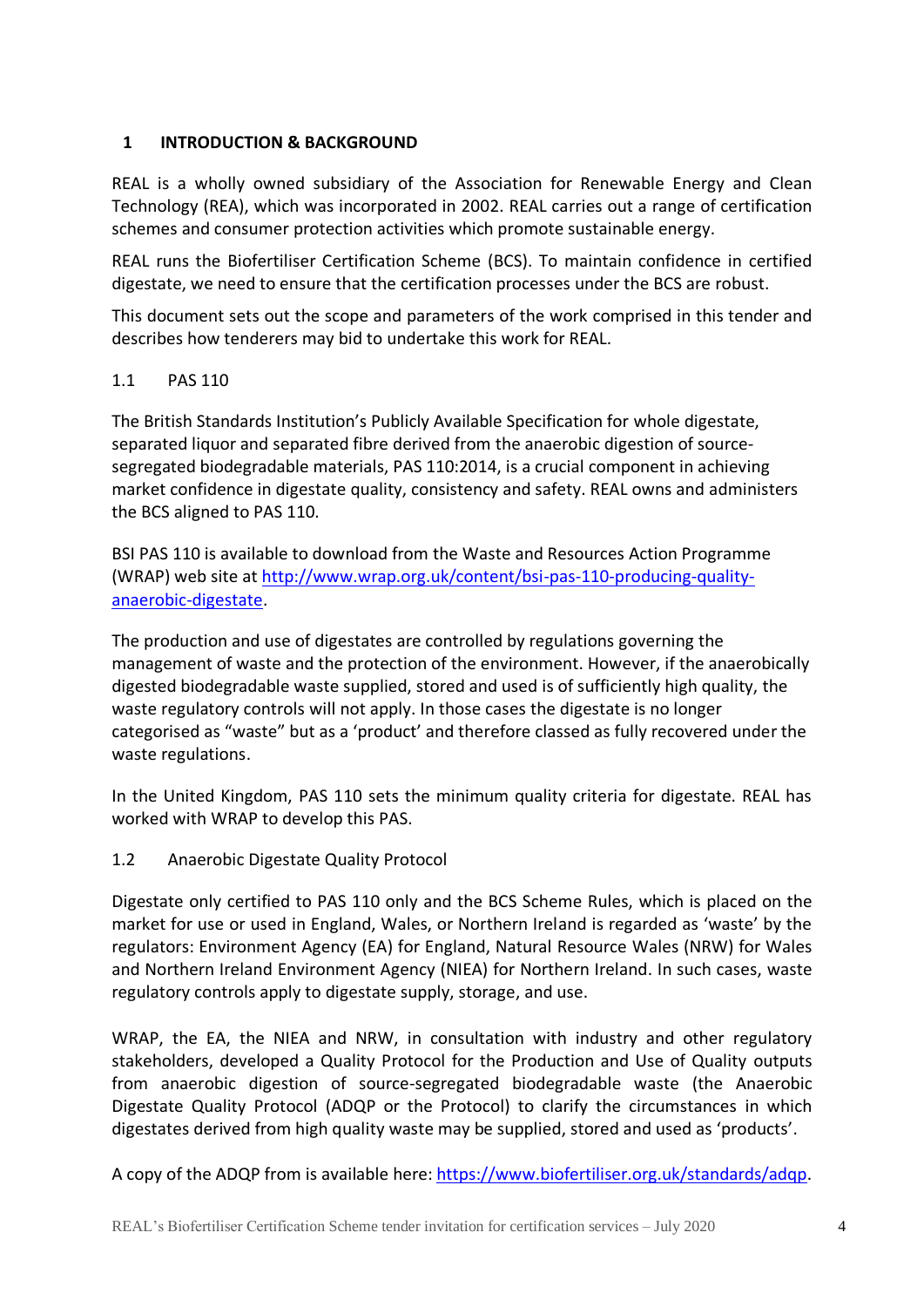The three main purposes of the Protocol are to:

- 1. Clarify the point at which waste regulatory controls on anaerobically digestates source-segregated biodegradable waste no longer apply;
- 2. Provide users with confidence that the digestate they purchase conforms with an approved standard (such as PAS 110); and
- 3. Protect the environment (including soil) and human health by setting good practice criteria for use of quality digestates on land used for agriculture and soil-grown horticulture.

Fundamental requirements of the Protocol are that:

- Digestate is produced in compliance with an approved standard or specification. At present, only the PAS 110 specification is recognised as an approved standard.
- 2. Digestate is produced using only those source-segregated input materials listed in Appendix B of the Protocol and must be destined for appropriate use in one of the market sectors designated by the Protocol.
- 3. An independent certification body assesses conformance with the Protocol.
- 4. Finally, the relevant regulator must approve the certification scheme rules.

To date, the Scottish Environment Protection Agency (SEPA) has not adopted the ADQP. In Scotland, digestate derived from anaerobic digestion processes which is able to meet PAS 110 requirements may be considered fully recovered and categorised as a product by the regulator. Such circumstances are clarified in SEPA's 2017 position statement here: [https://www.sepa.org.uk/media/219842/wst-ps-016-regulation-of-outputs-from-anaerobic](https://www.sepa.org.uk/media/219842/wst-ps-016-regulation-of-outputs-from-anaerobic-digestion-processes.pdf)[digestion-processes.pdf](https://www.sepa.org.uk/media/219842/wst-ps-016-regulation-of-outputs-from-anaerobic-digestion-processes.pdf)

## 1.3 List of certified digestate producers

REAL's BCS provides a framework for independent assessment and certification of digestate to PAS 110 and the ADQP and certification to the PAS 110 and the SEPA's position statement on the Regulation of Outputs from Anaerobic Digestion Processes – February 2017'. Digestate must meet minimum quality standards to provide the public and key stakeholders (digestate users and farm assurance schemes) with the reassurance that certified digestate is safe for end users and the environment.

An up to date list of anaerobic digestate processes registered on REAL's BCS can be found here: [https://www.biofertiliser.org.uk/producers.](https://www.biofertiliser.org.uk/producers)

### 1.4 Certification cost

REAL considers it important that the BCS is affordable to small-scale AD operators as well as medium and large-scale operators.

## <span id="page-4-0"></span>**2 SCOPE OF WORK**

The aim of this work is for a number of independent certifying bodies to manage and administer the BCS on behalf of REAL for a fixed period of two years (the Contract). Subject to any earlier termination under the terms of the Contract and before the end of the two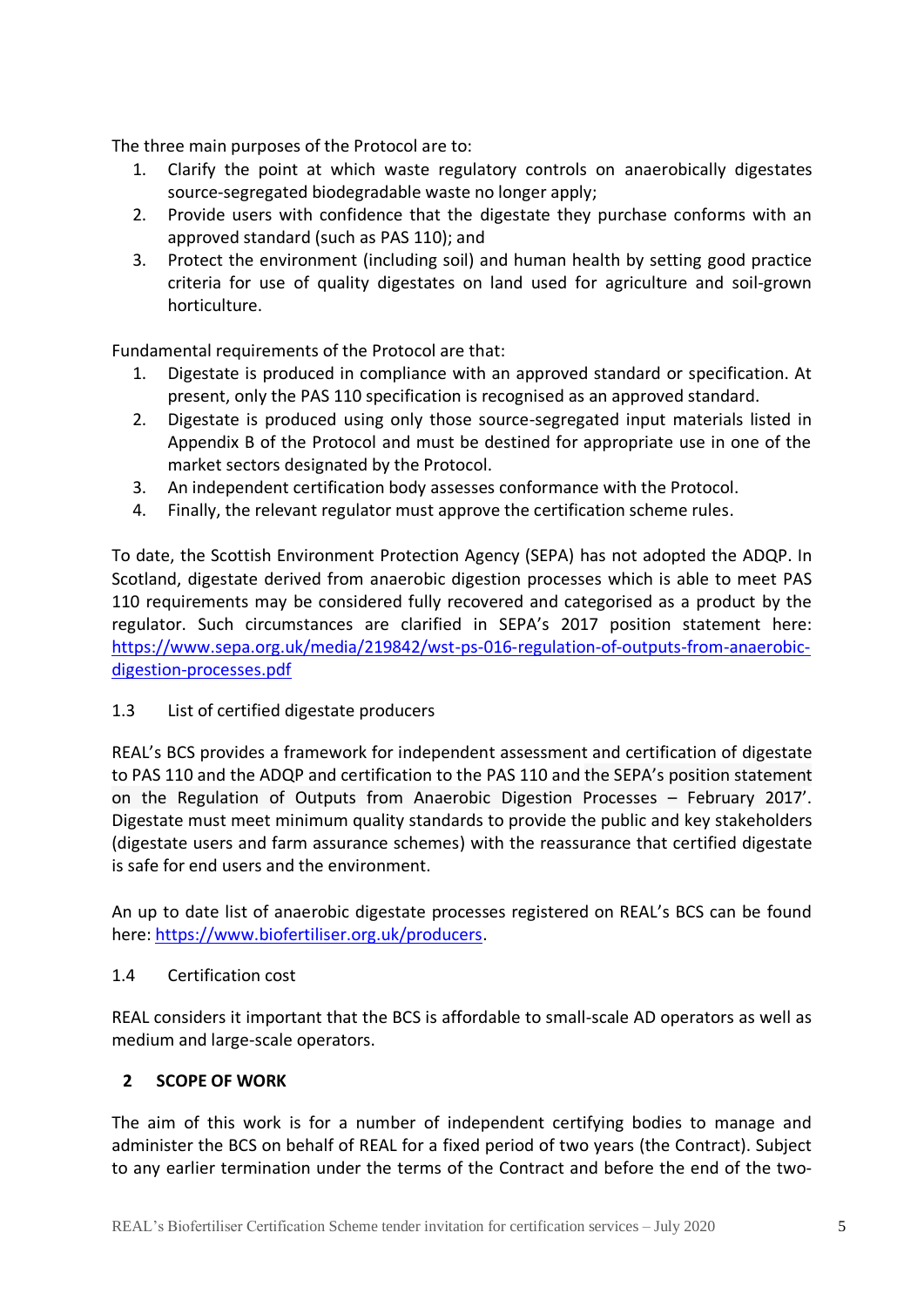year period, REAL will consider whether to renew or extend the Contract or allow the Contract to terminate and re-tender.

# **Requirements of service**

Any independent certifying body appointed pursuant to this tender (hereafter referred to as the "Contracted Certification Body") will be required to manage and administer the BCS on the following basis:

2.1 Biofertiliser Certification Scheme Rules: To provide certification services in accordance with REAL's BCS Scheme Rules, which are available here: [https://www.biofertiliser.org.uk/pdf/scheme-rules-5-0.pdf.](https://www.biofertiliser.org.uk/pdf/scheme-rules-5-0.pdf)

REAL will update or review the Scheme Rules on a regular basis in a transparent manner and in consultation with scheme stakeholders. The Scheme Rules' review procedures explain the stages of the review process from drafting the new version through gathering consultation responses and finally implementation of the new scheme rules. More information is available here: [https://www.biofertiliser.org.uk/information/governance/scheme-rules](https://www.biofertiliser.org.uk/information/governance/scheme-rules-review-process)[review-process.](https://www.biofertiliser.org.uk/information/governance/scheme-rules-review-process)

2.2 Quality Management System: The Contracted Certification Body shall implement their own Quality Management System (QMS). In addition, to be compliant with REAL Scheme Rules and BS EN 17065, the Certification Body's QMS shall include crisis management i.e. a protocol for managing systems failure or organisational crisis.

2.3 Appeals: The Contracted Certification Body shall establish a system that provides for the documentation and recording of all appeals received from producers during the certification process. This system shall incorporate information on receiving, processing, handling and recording of appeals received.

2.4 Laboratories: Each Contracted Certification Body will be required to make digestate producers aware of the approved list of laboratories maintained by REAL so that the producer can use one or more of the laboratories from this list to carry out the digestate testing required.

2.5 Reporting to REAL: The Contracted Certification Body shall ensure that the digestate producers' information is inputted into the online database provided by REAL on a daily basis. All fields shall be fully completed by the Contracted Certification Body. REAL's on-line database shall be used as the main reporting system in respect of the Contracted Certification Body's management and administration of REAL's BCS. The data reported by the Contracted Certification Body will be audited and cross checked by REAL. Full supporting information, as requested, is to be supplied with monthly payment of capitation fees (as described in clause 2.10 below). REAL reserves the right to examine the original documentation under an 'open book' arrangement.

2.6 Data Management: The Contracted Certification Body shall keep all relevant records and paperwork associated with certification. This data will remain the property of REAL and must be supplied to REAL upon request following 5 days' notice. Adequate provision for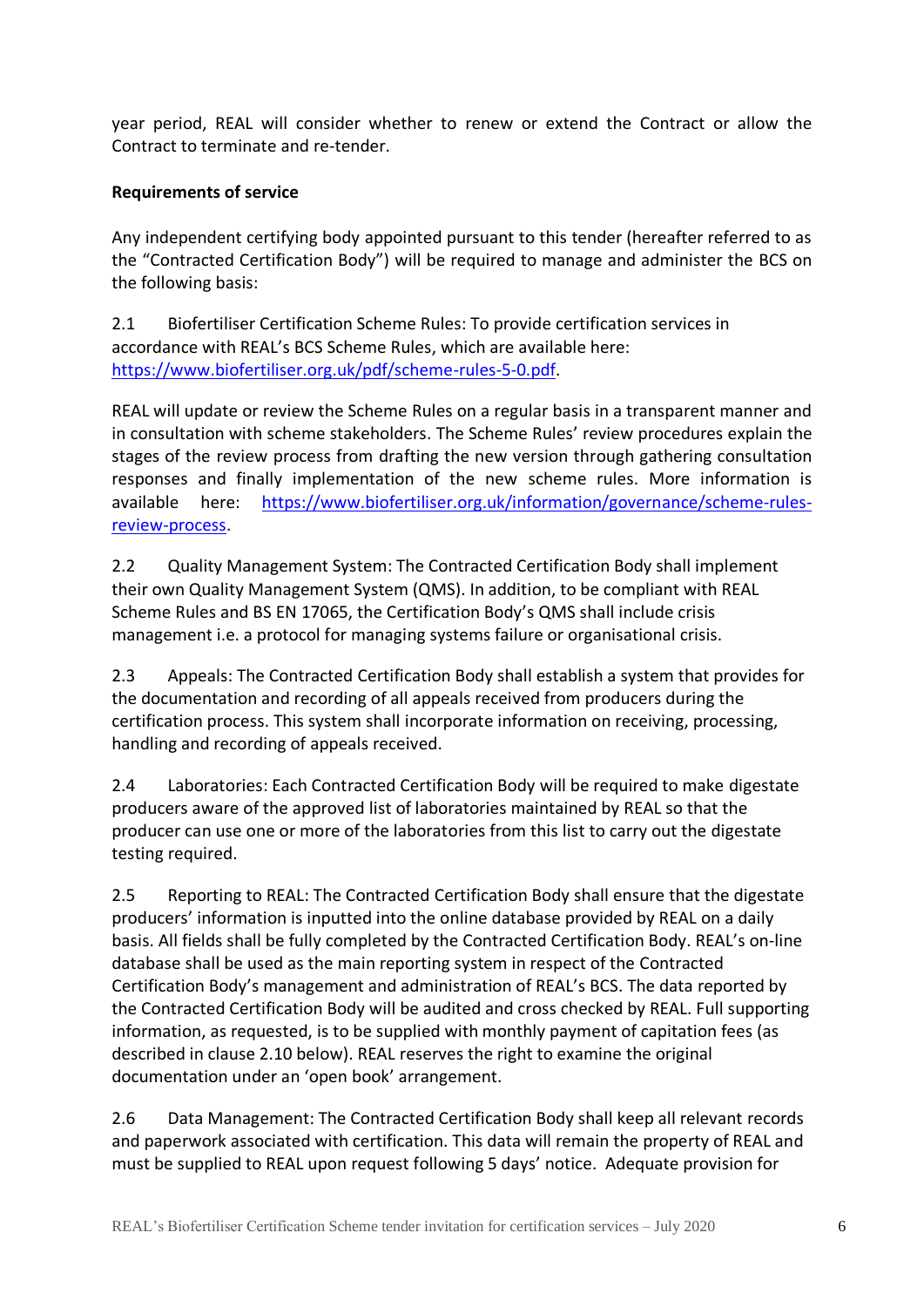regular data back up and archiving must be made and robust procedures will need to be developed to facilitate movement of Digestate Producer's information between certification bodies as required. Tenderers should outline their approach to how this will be done in their submissions and for successful tenderers this approach shall be iteratively developed and finalised with REAL.

2.7 Handover at the end of the Contract or earlier termination: at the end of the Contract or earlier termination there must be a transparent and robust procedure in place to ensure that the ongoing liabilities associated with the handover phase to another Certification Body or REAL are dealt with appropriately. If producer assessment fees (as described in clause 2.9 below) have been received by the Contracted Certification Body from the applicant producer prior to the end of the Contract or earlier termination and none or only part of the certification process has been completed the application will need to be handed over in such a way as to limit liability to REAL and any other Contracted Certification Body that may take over the Contract at its end or earlier termination. This will include details of the work that has been completed, the work that needs to be completed and the reconciliation of the producer assessment fees against the work undertaken.

2.8 Producer Assessment Fee Income: Each Contracted Certification Body shall not be paid a fee by REAL in respect of an awarded Contract. Instead each Contracted Certification Body shall receive and manage fee income arising from the certification fees paid by the Digestate Producer directly to their chosen Contracted Certification Body. It will be the responsibility of each Contracted Certification Body to market their services to Digestate Producer, such that the decision regarding which Contracted Certification Body to choose rests with the Digestate Producer.

2.9 REAL cannot dictate what the certification fees should be. For each anaerobic digestion process registered on the BCS, REAL shall receive a capitation fee based on the annual throughput of each process as presented in the table below.

| AD plant annual throughput<br>(tonnes) | Capitation fees |
|----------------------------------------|-----------------|
| $0 - 6,000$                            | £150.00         |
| 6,001-15,000                           | £400.00         |
| 15,001-25,000                          | £750.00         |
| 25,001-50,000                          | £1050.00        |
| 50,001-75,000                          | £1,300.00       |
| >75,000                                | £1,650.00       |

Table 1 REAL BCS capitation fee structure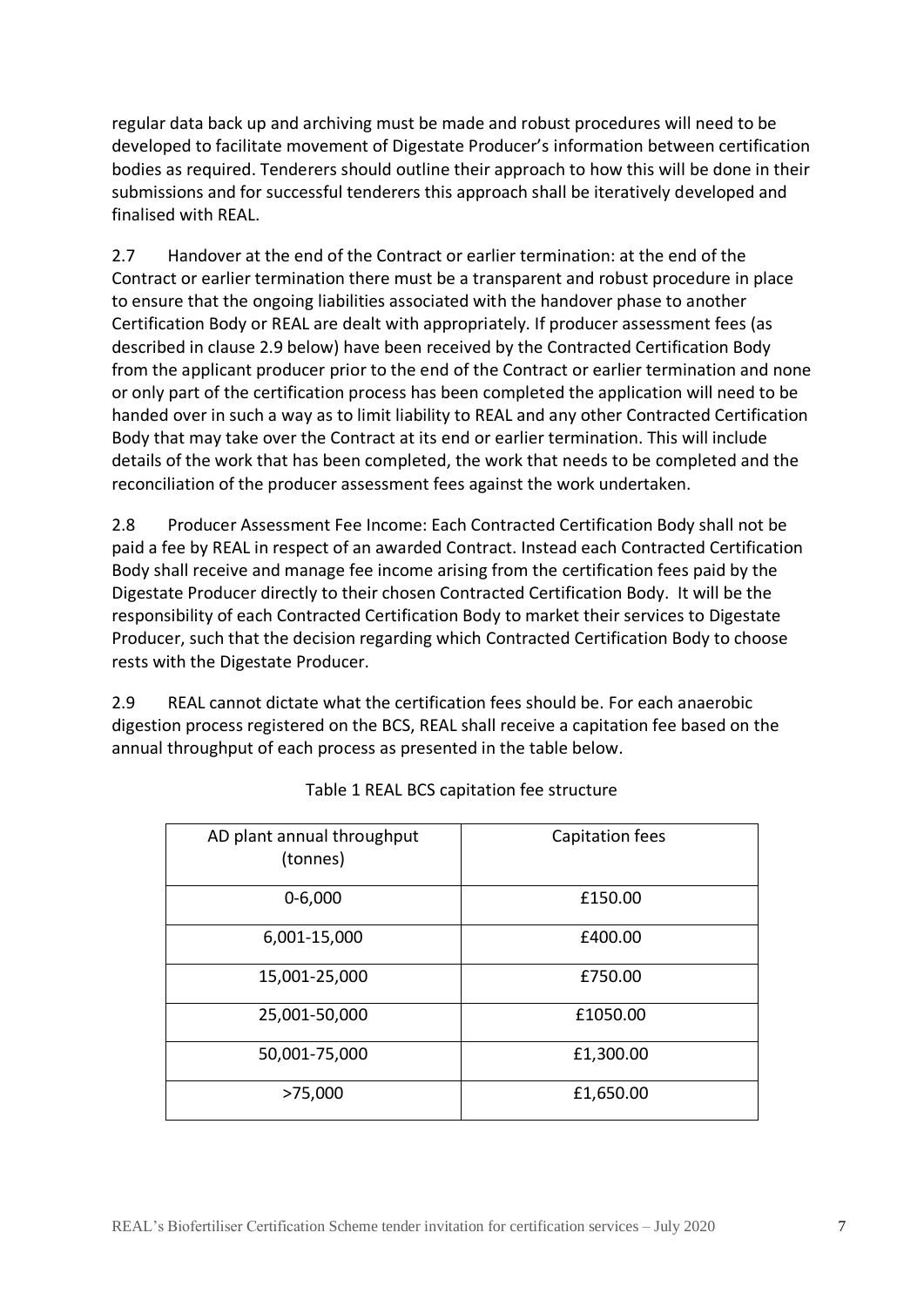2.10 The capitation fee will cover the cost associated with (but not limited to) the following management and administration services to be provided by REAL to the Contracted Certification Body under the Contract:

- providing training and technical support to the Contracted Certification Body;
- managing the Contract;
- scheme promotion;
- website updates;
- production of communications to certified producers;
- checking the certification body's performance;
- selection and monitoring of laboratories approved by REAL to test digestates on this scheme;
- developing REAL Biofertiliser Certification Scheme Rules;
- updating contracted CB managers on any changes to standards, scheme rules and associated documentation;
- updating digestate producers on changes to BCS standards, rules and associated documentation;
- co-ordination of this scheme's Technical Advisory Committee meetings; and
- Liaising with the accreditation body on the accreditation procedures.

## 2.11 Research Hub

The aim of the Research Hub, launched by REAL in 2019, is to commission a wide range of research projects and industry data gathering in order to maintain and improve the robustness of both the Biofertiliser and Compost Certification Schemes and the approved standards relevant to those schemes; to reinforce confidence in the compost and anaerobic digestion markets; and to contribute to development of new markets, including identifying barriers. The Hub is managed by REAL whilst the identification and subsequent management of selected projects is overseen by a Research Panel.

For more information on the Research Hub, please visit [https://www.biofertiliser.org.uk/research-hub.](https://www.biofertiliser.org.uk/research-hub)

The Research Hub is funded by Biofertiliser and Compost Certification Scheme participants through the collection of annual research fees calculated relative to feedstock input tonnage.

From 1st January 2019 all participants in the Biofertiliser Certification Scheme have been required to pay the research fees as part of their annual fee. Invoices are sent by the Certification Bodies to operators at renewal or initial application, together with the invoice for certification services. REAL then recovers the research fee from the Certification Bodies and ring-fences them.

The research fee charged to each operator is based on the plant's annual tonnage. The research fees are a percentage of the certification fees for each input category. The groups based on annual input tonnage and corresponding research fees (excluding VAT) are shown in the table below. The fees are reviewed on a regular basis, and at least every two years.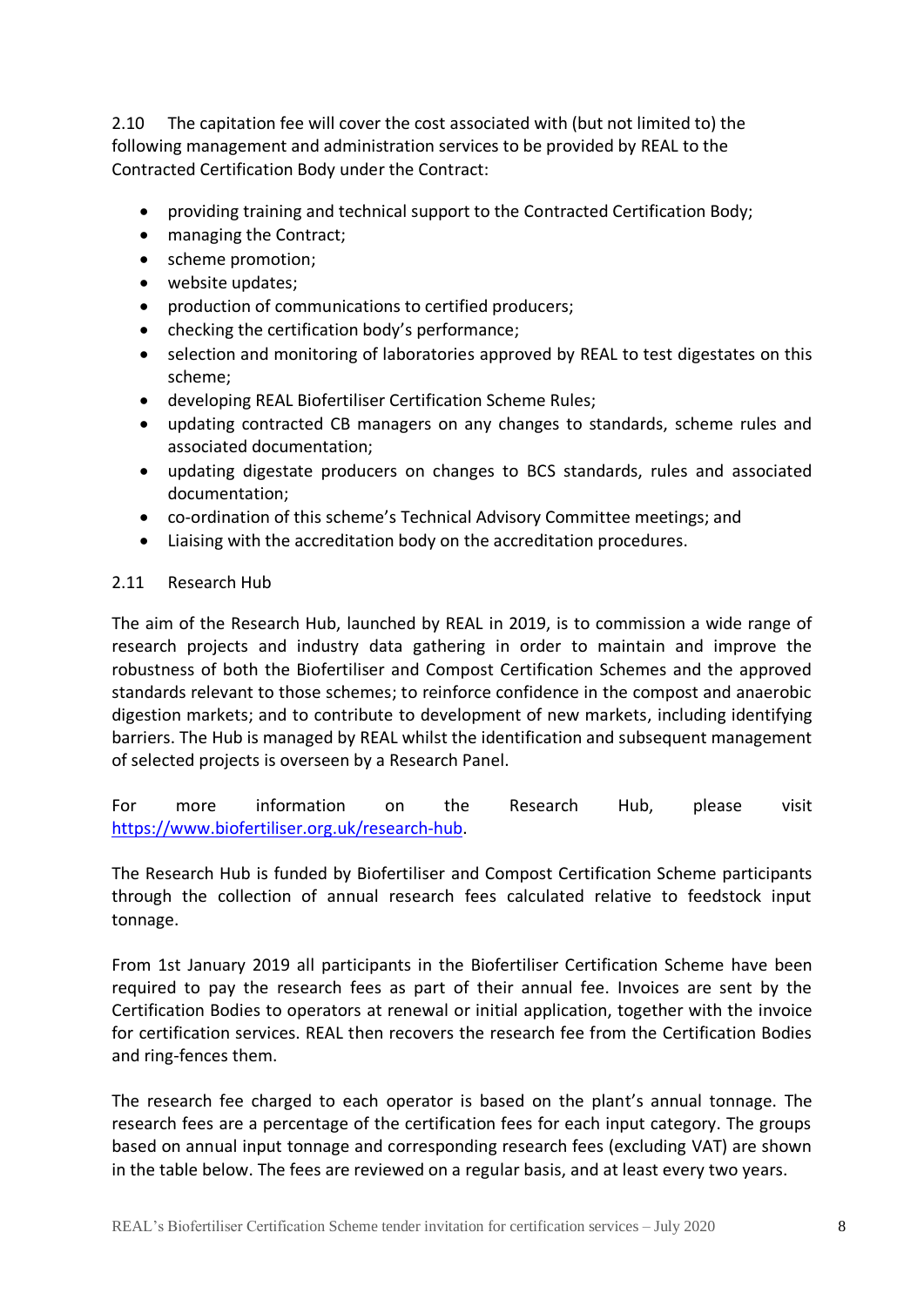| AD plant annual throughput<br>(tonnes) | Research fees (VAT excl.) |
|----------------------------------------|---------------------------|
| $0 - 6,000$                            | £100.00                   |
| 6,001-15000                            | £300.00                   |
| 15,001-25000                           | £600.00                   |
| 25,001-50000                           | £800.00                   |
| 50,001-75000                           | £1,200.00                 |
| >75,000                                | £1,500.00                 |

## Table 2 REAL BCS research fee structure

#### 2.12 Laboratory Approval Scheme

REAL established a compliance and development framework for laboratories approved to undertake testing on the Biofertiliser Certification Scheme (and Compost Certification Schemes). REAL manages the process of approving laboratories on behalf of the Contracted Certification Bodies. REAL requires the Certification Bodies to contribute to the approval process when appropriate, respond to annual review consultations on the Laboratory Terms & Conditions, and provide comments on current issues related to the work of the Approved Laboratories.

For more information on the Laboratory Approval Scheme (LAS) and Laboratory Terms & Conditions, please visit [https://www.biofertiliser.org.uk/certification/laboratory-tests.](https://www.biofertiliser.org.uk/certification/laboratory-tests)

The Biofertiliser and Compost Certification Schemes' Certification Bodies are required to pay to REAL an annual fee amounting to half of REAL's annual cost of managing the laboratory approval process (the LAS Administration Fee). The liability for that half share of REAL's management costs is divided equally between the Biofertiliser and Compost Certification Scheme Certification Bodies. The half share attributable to the Biofertiliser Certification Scheme is apportioned between the Biofertiliser Certification Scheme Contracted Certification Bodies on the basis of the percentage of the Biofertiliser Certification Scheme plants that each have certified (rounded down to the nearest £5).

REAL notifies the Contracted Certification Body in writing of the amount of the LAS Administration Fee for the following year before the commencement of the calendar year in which the invoice falls due.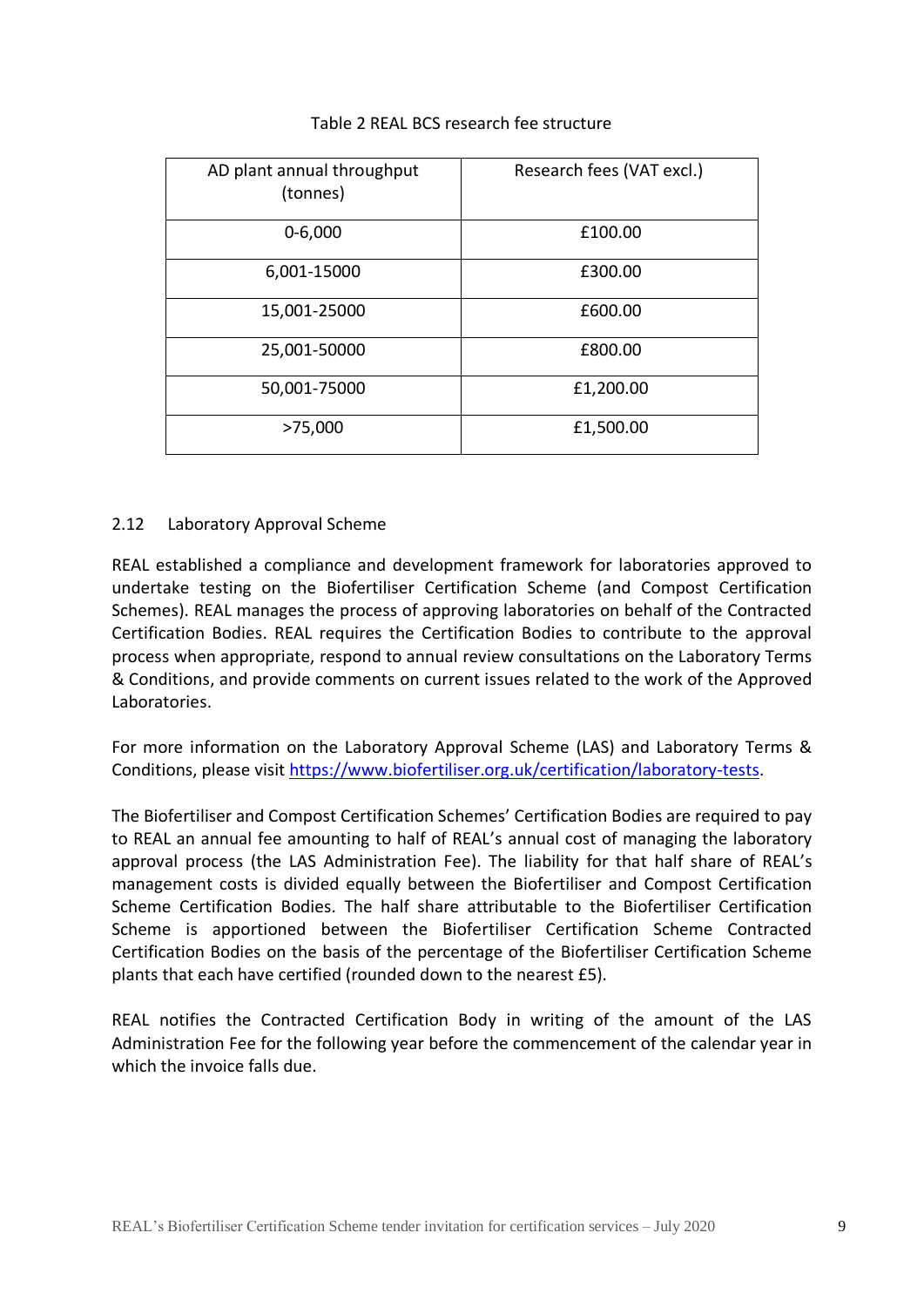2.13 REAL is entitled to increase the capitation and research fees in line with inflation.

2.14 REAL considers it important that its BCS is affordable for the small scale AD sector.

2.15 Complaint procedures: Each Contracted Certification Body is expected to deal with complaints as required in REAL's BCS Scheme Rules. Complaints shall be dealt with promptly and may require swift liaison with the regulators or other relevant stakeholders. This is considered an essential criterion against which the Contracted Certification Body's performance will be evaluated.

2.16 Meeting Requirements: Each Contracted Certification Body is required to have regular meetings with REAL and attend meetings of the Technical Advisory Committee, in line with REAL BCS Rules.

2.17 Certification Bodies must show proof of accreditation to BS EN 17065 and any other standard specified by REAL, within the time specified by REAL.

2.18 Development and adoption of a Quality Management System (QMS) to implement REAL's certification system according to paragraph 2.2.

2.19 Administration of a certification scheme that complies with REAL's contractual arrangements with the certification bodies.

2.20 Reporting to REAL on a continuous basis, via the REAL's on-line database.

2.21 Capitation and research payment to REAL as set out in paragraph 2.9.

# <span id="page-9-0"></span>**3 THE TENDER SUBMISSION - INFORMATION REQUIRED**

3.1 Your tender should be submitted by email and should be limited to no more than 20 x A4 sides at minimum 10pt font (excluding appendices).

3.2 Your tender must include the following information in the order indicated:

- **(1) An executive summary** of no more than one side of A4 in length, outlining your strategy for providing the certification services, your experience and cost of the proposed work (including our proposals in relation to affordability for small scale producers) **exclusive** of Value Added Tax ("VAT"),
- **(2) Company/Organisation details.** REAL will need the following information:
- The name of the Company submitting the tender;
- The registered office name, address, VAT number (if applicable) and company or charity registration number;
- The name of the nominated contact person within the tenderer's organisation;
- Contact details including: address, telephone number, and e-mail address.

REAL will accept tenders both from individual companies and from consortia. Should you decide to tender as part of a consortium you will need to identify one member of the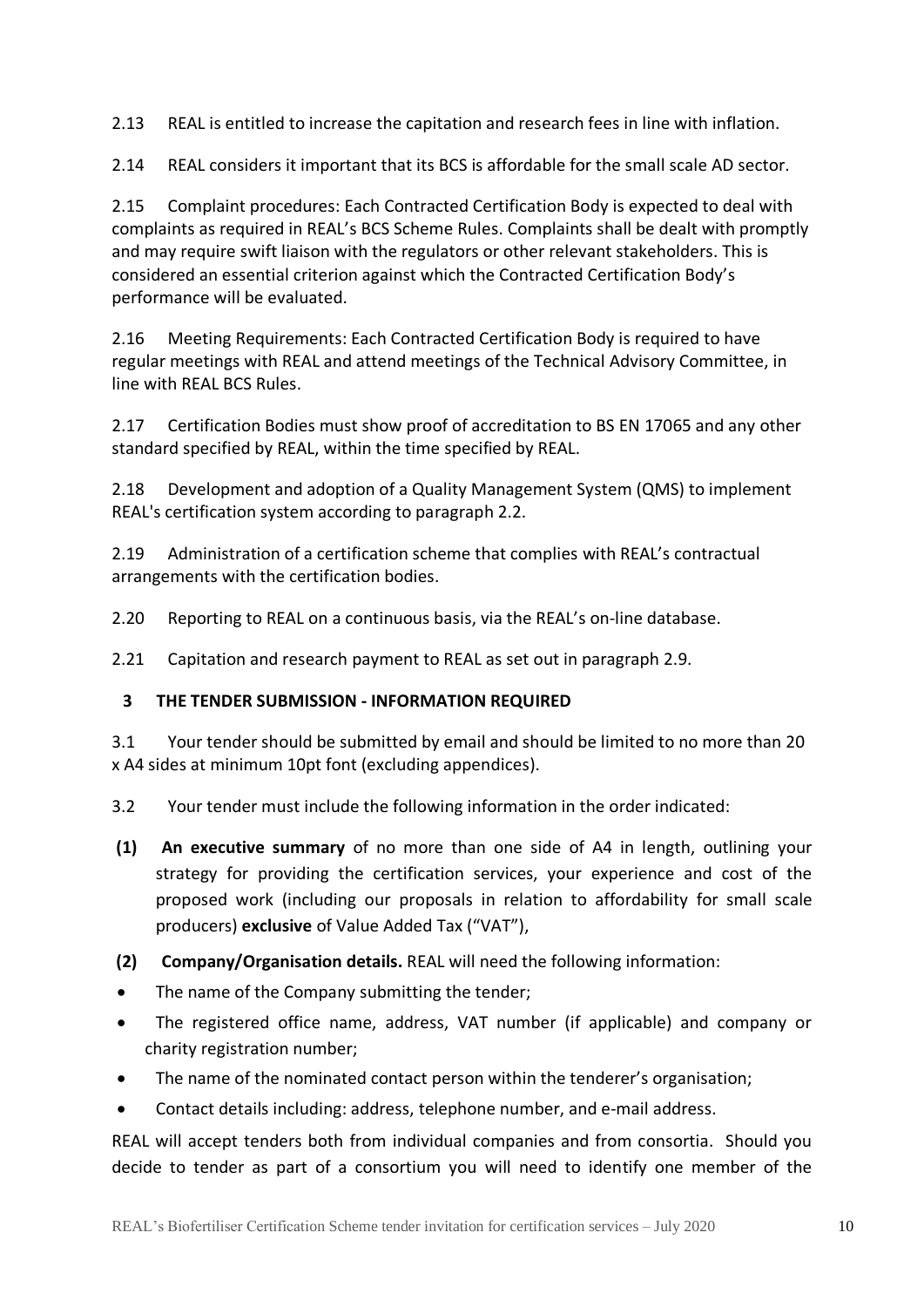consortium (the "Lead Contractor") to act as the contracting party. All other consortium members will be sub-contractors to the Lead Contractor.

## **(3) A description of your working methods**

You will need to make clear how you intend to deliver the work and provide estimated timescales for delivery.

# **(4) A description of the project team who will manage and deliver the work**

This should include a list of individuals, their respective roles within the organisation and, for the purposes of this work their relevant skills and experience including any relevant professional qualifications.

## **(5) An identification of any sub-contractors to be used**

You should include a list of any sub-contractors you intend to use to fulfil the requirements of the work and detail the work that they will be undertaking. This may include site inspectors, for example, and should detail how sub-contractors will be appointed, trained and managed.

- **(6) Evidence of a track record** in undertaking work similar to that described in this document.
- **(7) Identification of any conflicts of interest** which might arise if you were selected to undertake the work and if such a conflict were to arise, an indication of how this conflict would be addressed. Where you tender as part of a consortium, all members of the consortium should be considered.
- **(8) A copy of your Environmental Policy** and evidence of any accredited Environmental Management System.
- **(9) As appendices,** tenders should include:
	- Audited or management accounts for the last 2 financial years; REAL reserves the right to reject bids from Contractors where the accounts show that the Contractor might be at risk of insolvency.
	- **Evidence of Health & Safety Performance** which shall include the systems for providing appropriate risk assessments and PPE for work on site.
	- **A statement of any material litigation- pending or threatened, or other legal proceedings;**

REAL reserves the right to reject bids from Contractors subject to legal proceedings where in REAL's reasonable opinion such proceedings could impact upon the Contactor's ability to deliver the services required.

• **Evidence of the level of professional indemnity, public liability and property damage insurance cover held.**

REAL will require minimum cover levels of:

- £1 million professional indemnity;
- **£2 million public liability;**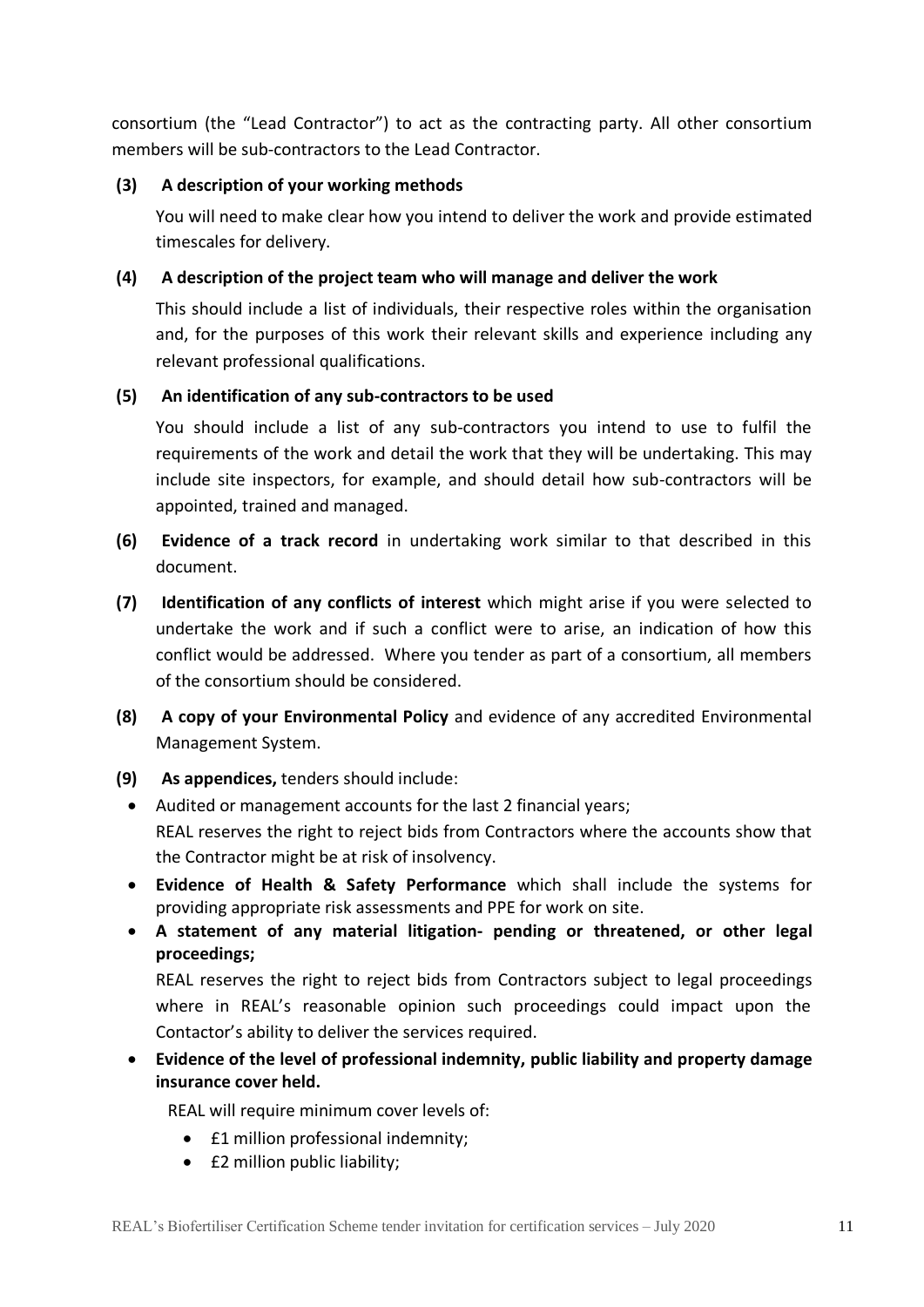• £2 million property damage.

To be considered for evaluation, Contractors must have this cover in place at the time of bidding or must include (as part of the tender submission) a commitment to take out such cover in the event of being appointed.

3.3 Should you have any questions in relation to the type of information required by REAL, please contact the person identified in Section 5 of this Tender Invitation Document to discuss.

All tender submissions will be treated on a confidential basis by REAL and its advisers, subject to the provisions of the Freedom of Information Act 2000.

# <span id="page-11-0"></span>**4 EVALUATION CRITERIA**

4.1 REAL must be satisfied that each potential contractor has the appropriate capabilities and resources available to undertake the work to REAL's requirements and provide the necessary services.

4.2 The process REAL will use to select its contractors is a competitive one. Your tender submission should be written to address the key requirements and scope of the work and demonstrate how it meets the evaluation criteria below:

| <b>Evaluation criteria</b>                                             | Weighting |
|------------------------------------------------------------------------|-----------|
| Quality and robustness of the method statement submission and ability  | 30%       |
| to add value                                                           |           |
| Affordability of certification services for small scale AD operators   | 15%       |
| Consistency of proposal with services or requirements and deliverables | 20%       |
| Technical and operational track record in projects of a similar nature | 15%       |
| Experience of allocated personnel including their skills and technical |           |
| capability in handling complaints, monitoring compliance programmes    | 15%       |
| and training others                                                    |           |
| Corporate commitment to health and safety                              | 5%        |

4.3 Your attention is drawn to the fact that REAL reserves the right to exclude from the tender process any tenderer who:

- fails to meet minimum requirements relating to financial standing; and/or
- fails to meet the required standard of technical competence; and/or
- is reasonably thought by REAL to have misrepresented information within the tender submission.

# <span id="page-11-1"></span>**5 APPLICATION PROCEDURE**

You should send one electronic copy (via email) of your tender submission to:

Molly Rogers, Renewable Energy Assurance Limited